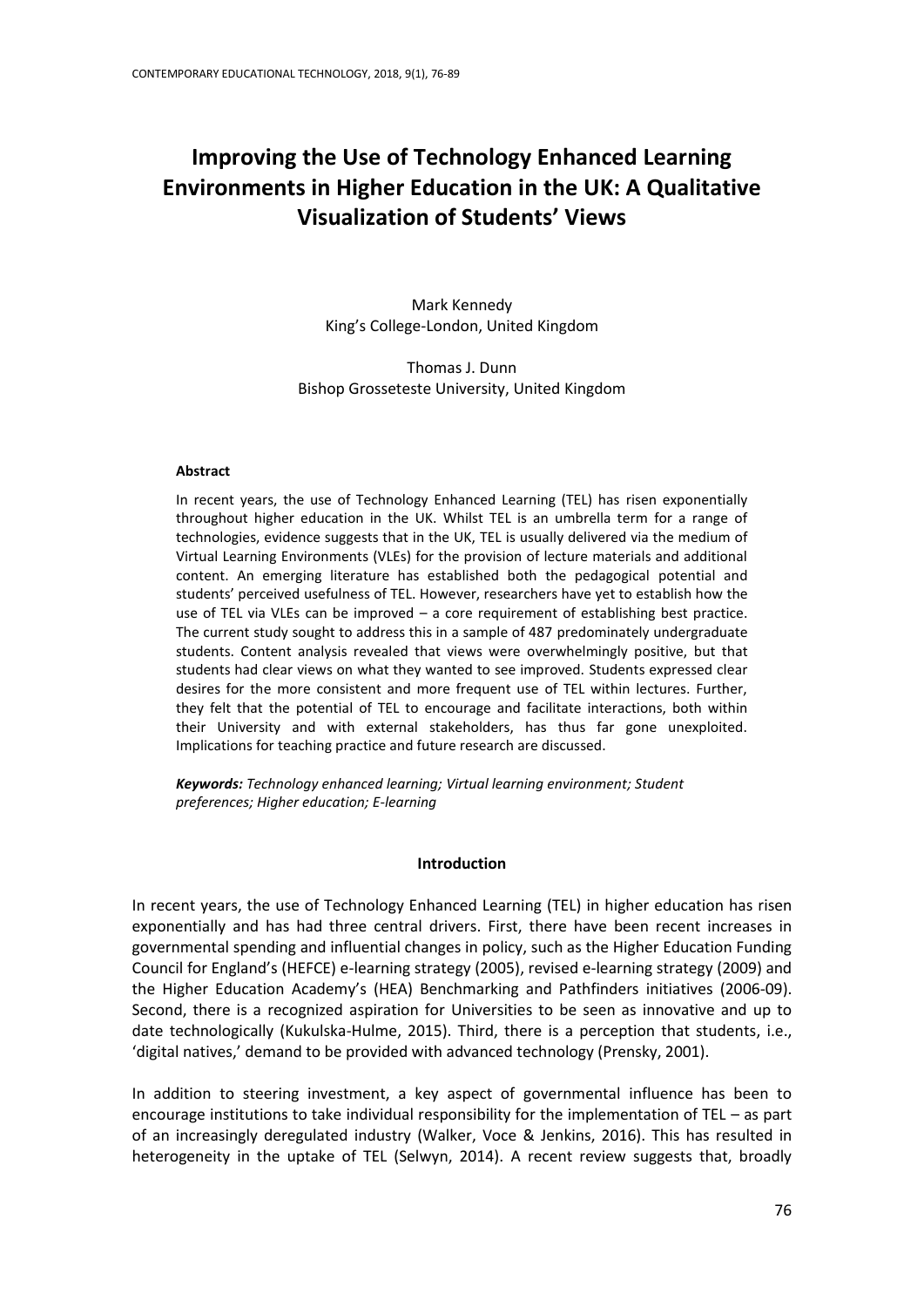speaking, there may be greater heterogeneity within institutions than between them, with Universities as a whole tending to deliver TEL via the use of Virtual Learning Environments (VLEs) and allowing individual lecturers to populate them as they see fit (UCISA, 2016). These VLEs are used as a gateway to a range of different technologies, to one extent or another, such as online quizzes/revision aids, lecture recordings and/or slides, blogs/ discussion boards and other online resources. Interestingly, institutions in the UK seem to have been slow to uptake more novel forms of TEL, such as the use of gamification (Nacke & Deterding, 2017). Adjacent to these types of technology provided by institutions, research shows that students also tend to create their own social media groups to discuss their studies, in addition to reflecting on their University experiences more generally (Selwyn, 2009).

Research thus far has mainly focused on the potential value of TEL (Henderson, Selwyn & Aston, 2015) and the pedagogical advantages the use of TEL in higher education might confer (e.g., Conole, 2014). However, questions have been raised around the extent to which the potential benefits reflect real advantages (Olofsson & Lindberg, Selwyn, 2010). Consequently, there is a recognized growing need to establish its impact (Englund, Olofsson & Price, 2017). One important metric is the extent to which students are satisfied with TEL (HEFCE, 2009). Internationally, there have been some attempts to bridge this gap (e.g., Henderson, Selwyn & Aston, 2015), but less is known within the UK.

Extant evidence shows conceptions surrounding the 'digital native', as individuals who are immersed in technology and express a strong need for innovation through technology (Prensky, 2001), should be treated with caution (Pechenkina & Aeschliman, 2017). Specifically, students may be hesitant to engage with new technologies (Thompson, 2013), technology is often used for communication (Bauerlein, 2008) rather than innovation, and engagement with TEL is generally low (Kennedy et al., 2008; Thompson, 2013). The finding that students frequently opt to not engage with TEL, in light of an apparent desire for it, strongly suggests that there is a gap in understanding precisely what students want TEL to be used for.

In order to help establish best practice and meet student needs, research should focus on what TEL *should* be used for, rather than simply what it is *currently* used for. It is here where the value of the current study lays, by going beyond what students see the value of TEL to be and to explore what value they want TEL to add to their education. Consequently, the current study aimed to build upon previous studies and to provide a sense of both what students' views are on TEL currently and how they would like to see it improved for the future. The current study focused on the most commonly delivered forms of TEL; lecture slides, recordings (lectures), additional content, blogs, discussion forums and social media groups. The specific research questions were as follows:

- What do students see as the day to day usefulness of TEL?
- How would they like to see the use of TEL being improved upon?
- What can educators do to improve the ways in which TEL is delivered, particularly via VLEs?

## **Methodology**

These data were collected by using two open-ended questions as part of a wider TEL research project. Data were collected during the 2016 academic year from a large UK higher education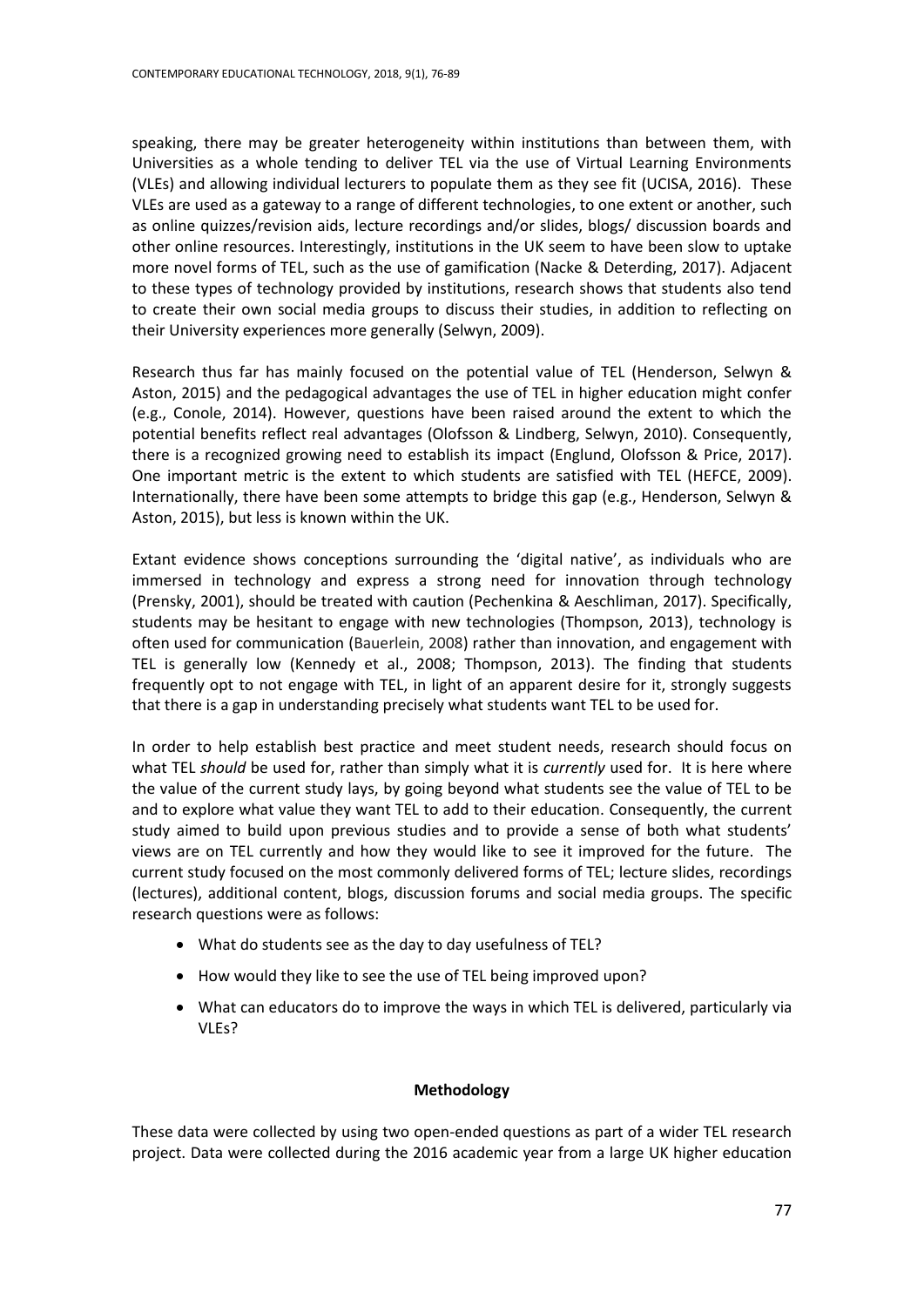institution with an undergraduate cohort of 16,150. Participants were recruited via an online recruitment process and were awarded research credits for their time. Owing to the channel of recruitment being through the department of psychology, all respondents were undertaking psychology or psychology-related courses. The self-selected sample of students comprised a total of 487 participants (see Table 1 for a breakdown of respondent characteristics). Students were asked to estimate their average grade, the distribution of grades for the sample can be seen in Figure 1.

|                 | N    | %    |
|-----------------|------|------|
| Gender          |      |      |
| Females         | 419  | 85.8 |
| <b>Males</b>    | 64   | 13.1 |
| Age             |      |      |
| Mean            | 19.8 |      |
| SD              | 2.6  |      |
| >25years        | 11   | 2.3  |
| Year of study   |      |      |
| First           | 146  | 30.4 |
| Second          | 210  | 43.7 |
| Third           | 125  | 25.9 |
| Domicile status |      |      |
| National        | 428  | 90.5 |
| International   | 45   | 9.5  |

Table 1. Characteristics of Respondents

*Note: Not all totals will sum to 487 due to missing data*

Data arose from two open response questionnaire items. The first asked participants 'what are the benefits of Technology Enhanced Learning to you?', the second asked 'In which ways could the delivery of Technology Enhanced Learning be improved?'. Students were introduced to aspects of TEL via the following statement: "TEL includes both the use of technology outside of the classroom (e.g., use of the Virtual Learning Environment for accessing lecture slides, lecture recordings, additional content posted by lecturers, blogs and so on) and within the classroom (e.g., electronic response systems (clickers/ zappers), in-lecture social media and so on)".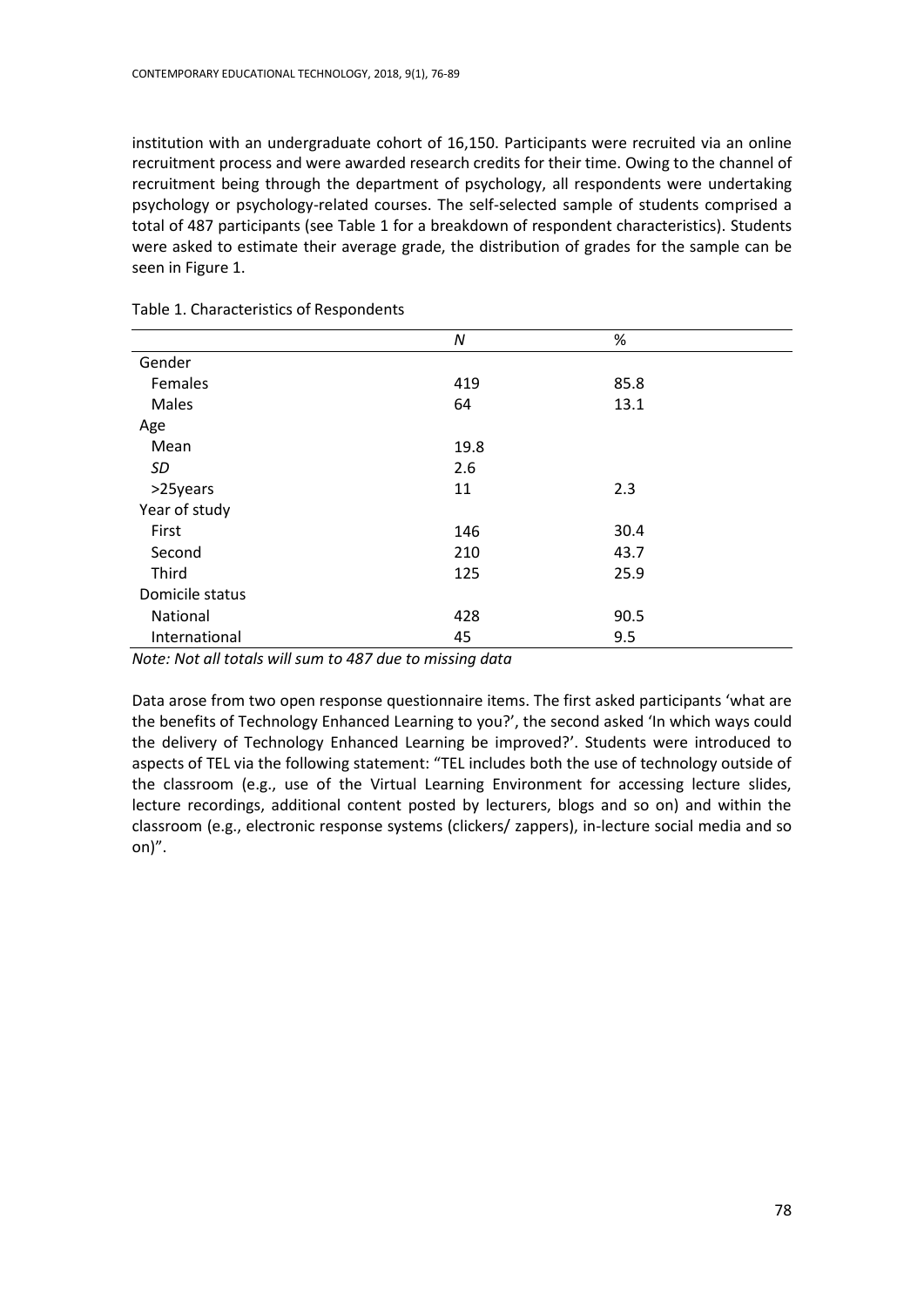

Figure 1. Distribution of Sample Grades

Our aims were to describe the phenomenon observed from a positivistic perspective, rather than a social constructionist perspective. Consequently, content analysis was deemed most appropriate (Rosengren, 1981). Rather than starting off with an *a priori* coding strategy, we intended to allow the categories to emerge naturally from the data and so, our approach is best described as "conventional content analysis" (Kondracki & Wellman, 2002). Specifically, we followed the steps provided by Hsieh and Shannon (2005):

Our first step was to read and re-read the body of text, as to 'achieve immersion' and to gain an understanding of the responses we received. Our second step was to code the corpus of text word by word, using R software (Fellows, 2014). Initially, a process of word cropping was employed which reduced the data to include only the most relevant and useful words. This involved removing punctuation, numbers, stop words (e.g., 'and', 'the', 'a'), and word stems (e.g., 'ing', 'es', 'er', 'ed'). Following this, we broke the data down into the most commonly appearing words (see Figures 2 and 3). As a third step, semantically similar words (e.g., access, accessibility) were grouped in order to form specific categories. The fourth step involved organizing the derived codes into meaningful clusters. These clusters were then organized by how frequently they appeared (Figure 2). This process was repeated for both questions separately.

#### **Results**

Owing to a disparity in the number of male and female participants, analysis was first carried out to test for any differences in terms of patterns in responding. Results showed that the top five word responses were a very close match between males and females with the exception of only one word stem (lectures vs. lecturing). Additionally, there was no statistically significant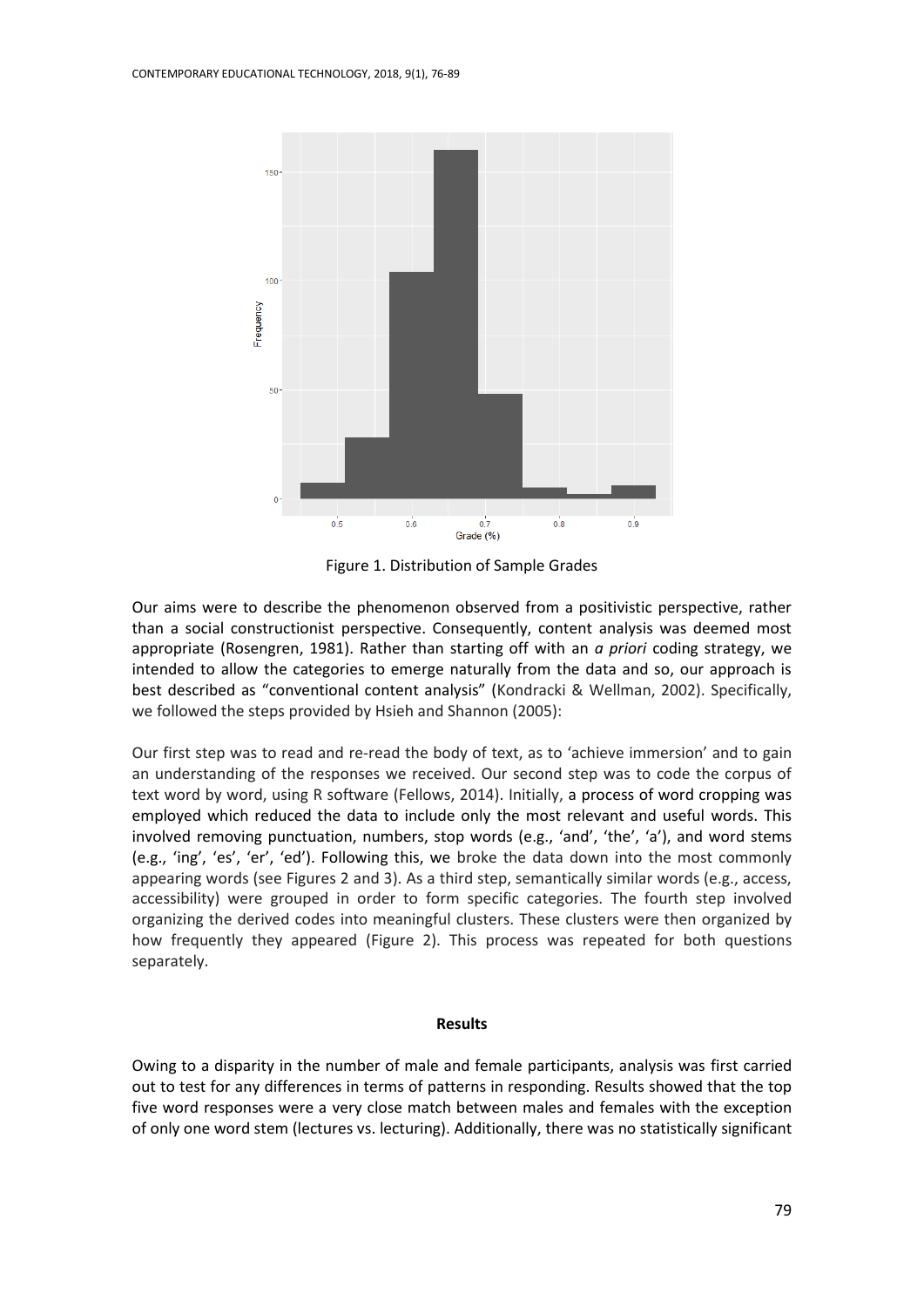difference in terms of relative frequencies of the top five words between males and females  $(y^2 (8, N = 571) = 10, p=0.27)$ .

In order to clearly illustrate the content of responses for each question and their relative frequencies, wordclouds (also known as tag clouds or weighted lists) were created using R statistical software. The wordcloud for question 1 can be seen in Figure 2 and the wordcloud for question 2 can be seen in Figure 3.For each question, the results are presented in order of how commonly they emerged.





Figure 2. Word Cloud of Responses to Question 1

The most frequent response type related to the ease of access to information and resources that TEL allows efficient access to resources; 'easily accessible all in one place, less time consuming than finding books in libraries etc.' (5). This comprised several core components. First, providing direct access to distal resources that traditionally students would source themselves e.g., from libraries at other Universities. This seemed particularly important for students with additional needs:

*'I am ill a lot due to disability so it is important for me to be able to access content remotely at home' (285).*

Second, comments reflected students being able to access resources relevant to the course as a whole in a single location 'it also enables all my main core areas of the course to be in one place i.e. blackboard' (12). Third, students described the increased efficiency TEL affords; allowing students to spend time engaging with core materials which would have otherwise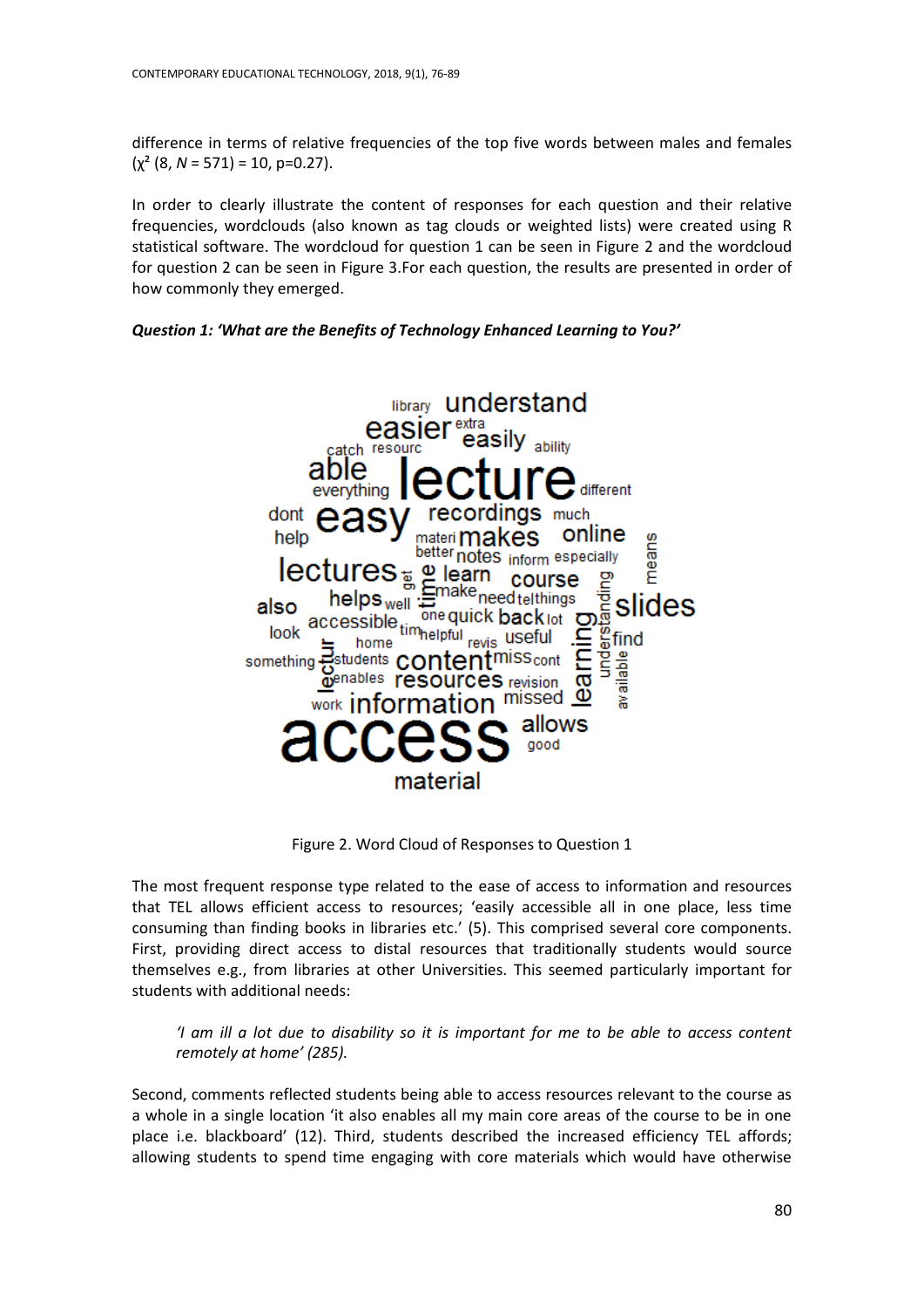been spent locating them 'easy access which saves time and gives time back to learning' (18). Fourth, students commented on how placing resources online means that more students can access them contemporaneously – compared to traditional books which may only exist in limited supply 'it also means that more people can use these resources at once' (24). Fifth, students commented on TEL allowing them to engage with learning on a range of devices 'It allows me to easily access lecture material to be able to review and learn the content for exams' (55) and in a range of locations 'easy to access from home as I commute' (41).

However, students also noted important potential caveats to access. Specifically, there were concerns raised about whether ease of access, particularly to lecture recordings, might act as a disincentive to attending the lectures themselves:

*'I think people who attend the lecture should have access to the recordings (but only if they turned up to that session)… otherwise no one will turn up to the lecture' (17).* 

The second most common response type reflected how TEL is changing the nature of the traditional lecture. Inside of class, students felt that TEL was changing lectures positively. By using innovative approaches, such as the use of Twitter feeds and interactive quizzes, students felt that lectures had become 'more interesting' (472), 'fun' (24) and ultimately makes the content 'more memorable' (24). Similarly, students felt that posting lecture slides online allowed them to attenuate to a greater degree in class:

*'Having lecture slides and recordings online allows me to go over the issues raised in lectures and make more in-depth notes' (438).*

Students also commented on how, rather than a one-off event, lectures (if recorded) become an ongoing resource. Students appeared to welcome how TEL prevents them from being 'left behind' (435) and allows them to recap information that they have either missed, or found difficult to understand initially – allowing students to take learning at their 'own pace' (479).

The third most common response type centered on the lecture slides themselves. Not only did students appreciate online lecture slides as an ongoing resource, they also valued them being uploaded in advance of lectures. This enabled students to print them out beforehand and to use them as a framework for making notes. This seemed to be particularly important for students who otherwise might struggle:

*'access to lecture notes before and after lecture (I am slow in processing information and so this helps me understand the lecture better)' (163).*

The fourth most common response type revolved around content/information. In addition to ease of access to content/information, students raised two further issues. First, students commented on the capacity for TEL to place 'lots of content' (224) at their fingertips, enabling them to engage with a wider range of resources. Second, they also commented on the in-built structure that accessing resources online can provide. In other words, instead of students searching haphazardly for information that may be relevant, TEL allows them to approach this in a 'more structured' (33) manner.

The fifth most common response type was that TEL, especially innovative techniques such as interactive quizzes and tools designed to provide immediate feedback (for example TurningPoint) help students understand and learn.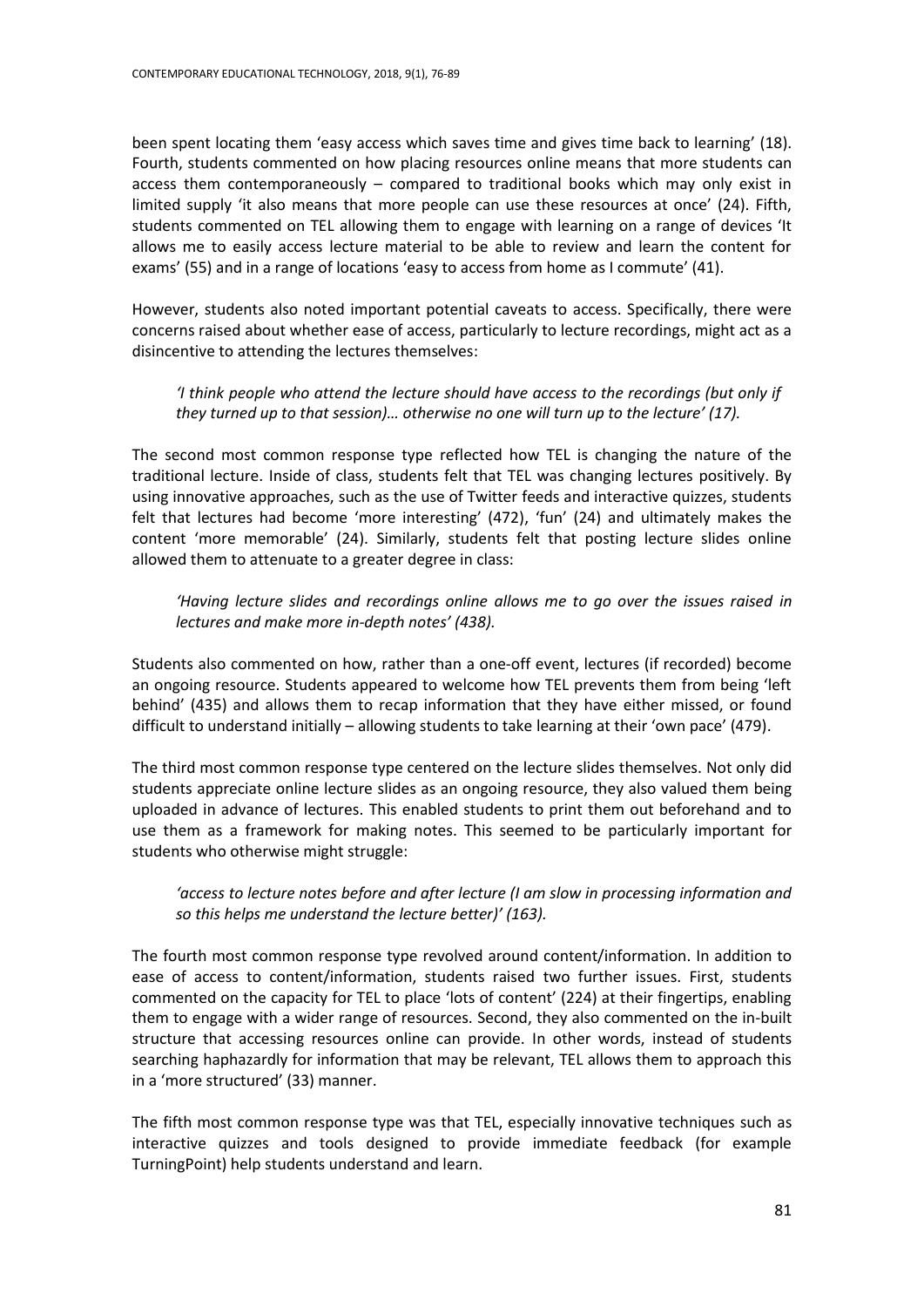*'TEL means I can receive immediate feedback in class/lectures about how well I am understanding the content, which can make me feel more confident about my progress in a module' (23).*

Students also commented on how increasing use of TEL 'allow[s] for more active engagement' (229). Furthermore, by allowing students to engage in alternative ways, using TEL can overcome some of the barriers students may have to asking questions during lectures:

*'It allows me to take an active part in my own learning (rather than passively listen to lectures). I am able to learn the content at my own pace and in my own time- very flexible. I sometimes I am too embarrassed to ask questions during the lecture or online but TEL allows me to find the answer to my own question' (119).*

# *Question 2: 'In Which Ways Could the Delivery of Technology Enhanced Learning be Improved?'*

The next question built upon question 1 by asking the participants, how TEL could be improved. The corresponding wordcloud can be seen in Figure 3. From this, it is apparent that more content be made available to students, specifically recordings of lectures. This is something most FE institutions have the resources for yet might not utilize fully. Again, the five most common unique response types are described below.



Figure 3. Word Cloud of Responses to Question 2

The most common response type was simply that students desired more TEL; 'in every possible way - there needs to be more of it' (30). This notion of 'more' TEL comprised several core components.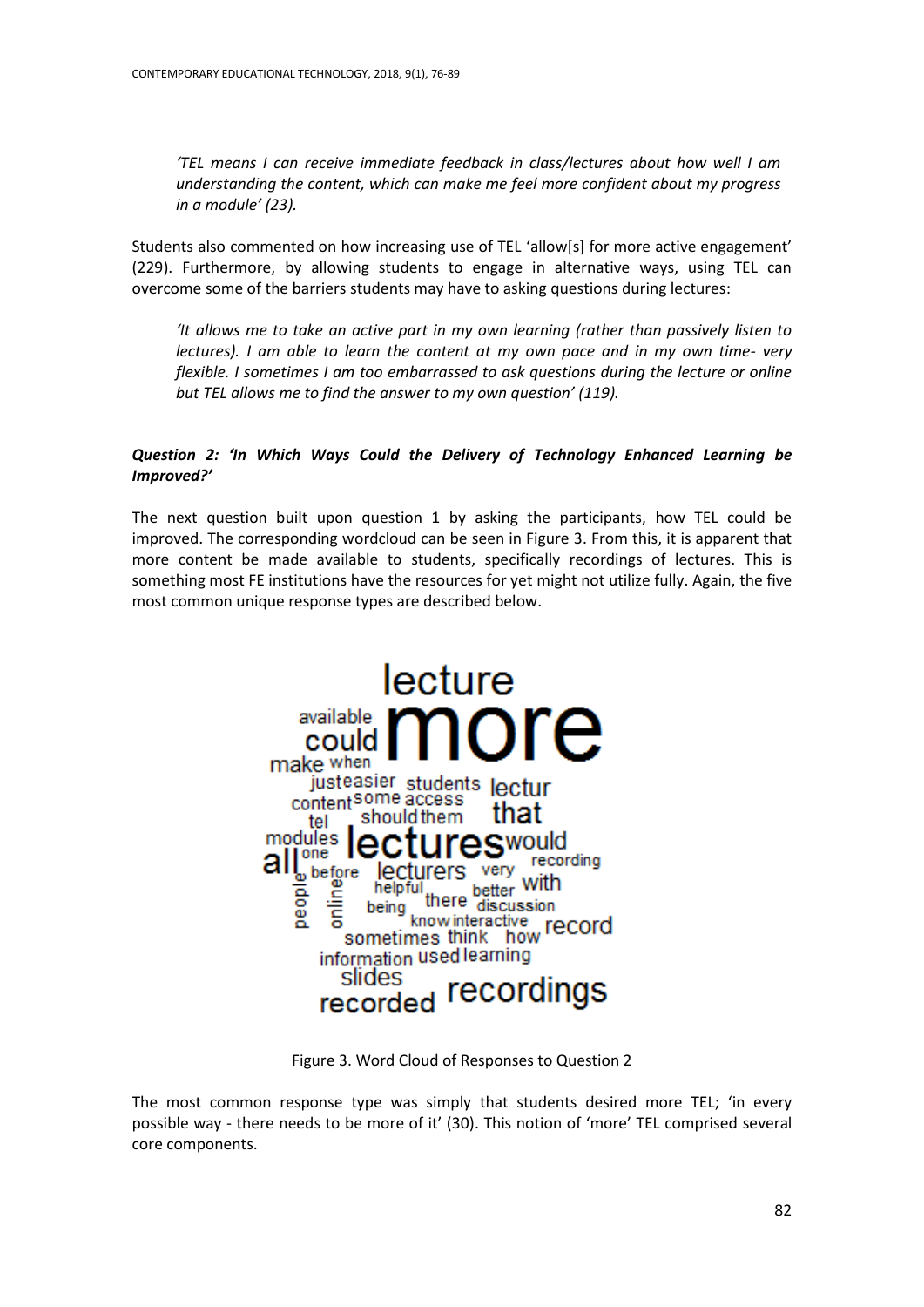First, students wanted the use of TEL to be 'more widely used' (4) and delivered in a more consistent, 'uniform' (118) manner across their course. In particular, given that so many students mentioned the perceived usefulness of lecture recordings, that they should be used for most/all modules; 'I wish that more lectures would provide lecture recordings online' (23). Students also suggested that forums, usually module specific, should be open for 'students to be able to ask important questions on… all year round' (86).

Second, students wanted there to be more resources signposted to them. For example, students mentioned that it would be useful to direct them towards wider readings and that supplementary information could be made available, perhaps 'emphasizing the use of videos' (10). Another example is that rather than link relevant studies, lecturers could 'have more resources that explain theories/research instead of just links to relevant studies' (34), thus providing alternative explanations when students struggled to understand the one provided by the lecturer. Central to this, however, was that it should be clear to students what content is available and why it is important to them; 'not just putting up content but also explaining it' (122).

The second most common response type revolved around the integration of TEL into lectures themselves. First, students wanted TEL to be used more often, particularly within lectures, which would help consolidate their learning; 'more interactive tasks during lectures so information is processed more accurately' (9). Furthermore, by delivering content in a more 'dynamic way', for instance using videos, education 'usually becomes more interesting' (40).

Second, students suggested that the potential of TEL can be harnessed to allow for greater levels of engagement, both within lectures and outside of them. This engagement was with lecturers, other students and also with external bodies; 'more ways to interact with lecturers/people with knowledge about subject[s]' (16). Students felt that peer engagement could be facilitated both within lectures and outside of them. A number of students reported that TEL has the opportunity to create 'more social aspects between teacher and student' (233) within lectures. They also stated the pedagogical value of such interactions:

*'it's easier to approach, ask and state one's opinion and there's greater number of people engaging [sic] in discussion' (194).*

Outside of lectures, students felt that TEL has the capacity to facilitate engagement with other students:

*'course blogs and discussions would also increase involvement in the course and would probably make people more motivated' (406).*

Students also felt that TEL has the potential to encourage liaison with professionals, outside of the University context:

*'In a way that it could offer more sociable surrounding, gathering professionals and students in exchangeing [sic] ideas and opinions' (135).*

The third most common response type was "could/ should" – representing the non-specific potential that TEL has to students. Specifically, students commented that TEL could be presented in varying degrees of difficulty; 'in order to challenge students even further' (232).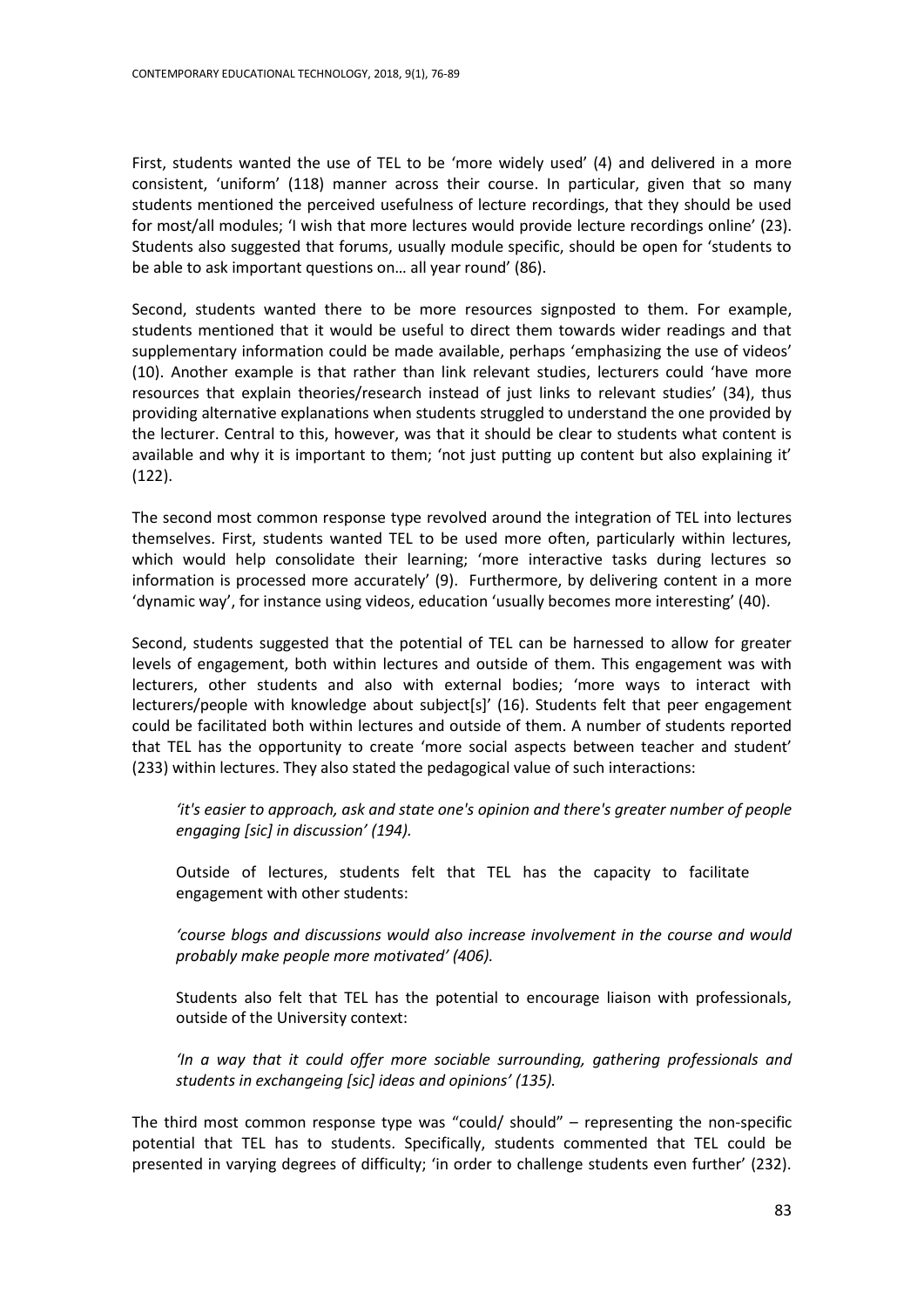In doing so, rather than using online content as a means of consolidating the learning of set content, it could push them beyond this and offer greater challenges. There was also a call for greater integration with a broader range of devices, both in terms of file types that can be used on different computer operating systems; 'could be file types that work across both windows and mac (eg. use .ppt/.pptx instead of .key)' (186), but also for mobile support more generally; 'more things be integrated to use on mobile/tablets (mobile view/navigations)' (485).

The fourth most common response type was students discussing the use of lecture slides. Such comments mainly centered around the quality of the slides and their integration with recordings and other content. Specifically, students requested 'clearer slides with more details' (53). Rather than simply record the lecturer talking, students expressed a clear preference for technologies which present the slides contemporaneously with the lecture slides (e.g., Panopto); 'helpful to hear what the lecturer said with the corresponding slides' (62). This also related to how 'prompt' (67) content – particularly lecture slides and recordings are posted online – with students preferring lecture slides to be available to them well in advance of lectures.

The fifth most common response type was concerned with the ease of use/ accessibility of TEL. This largely revolved around lecture recordings; 'recordings could be of higher quality' (4). This notion of access also included the interfaces themselves. Specifically, rather than have multiple online systems to navigate, students expressed a desire for these to be consolidated into a single format, thus 'minimizing [sic] the quantity of different places for everything' (43). Students also commented that if TEL is to be embraced, both students and staff should receive some training in order to access them appropriately:

*'more training for those administering and clear instructions on how to use the technology for students' (153).*

#### **Discussion**

In this large scale qualitative study, the aim was to explore both students' perceived benefits of TEL and also to try and gain some understanding of what value TEL can add going forwards. The current paper adds to the growing literature demonstrating that the integration of TEL into higher education has been well received by students (e.g., Henderson, Selwyn & Aston, 2015; Walker, Voce & Jenkins, 2016). Specifically, the current study has shown that above all else, what students value about TEL is the ease of access to both core and wider resources that it provides. This increase of access allowed students to locate course-wide materials in a single location. It also allowed students to spend time engaging with resources, which would have historically been spent on locating them. Alongside this, students also appeared to value the ways in which TEL has changed the nature of the traditional lectures. Within lectures themselves, students spoke about increased levels of interaction that TEL allows, with the lecturer as well as other students. They also expressed how innovative uses of TEL, such as the use of Twitter feeds and digital quizzes, can make lectures more engaging, fun and interesting. Through the use of recordings, TEL has also changed lectures from one-off events to ongoing resources; an approach which appeared to help with revision and going over any points which may have been missed – this latter notion appearing to be highly valued by students who might struggle initially.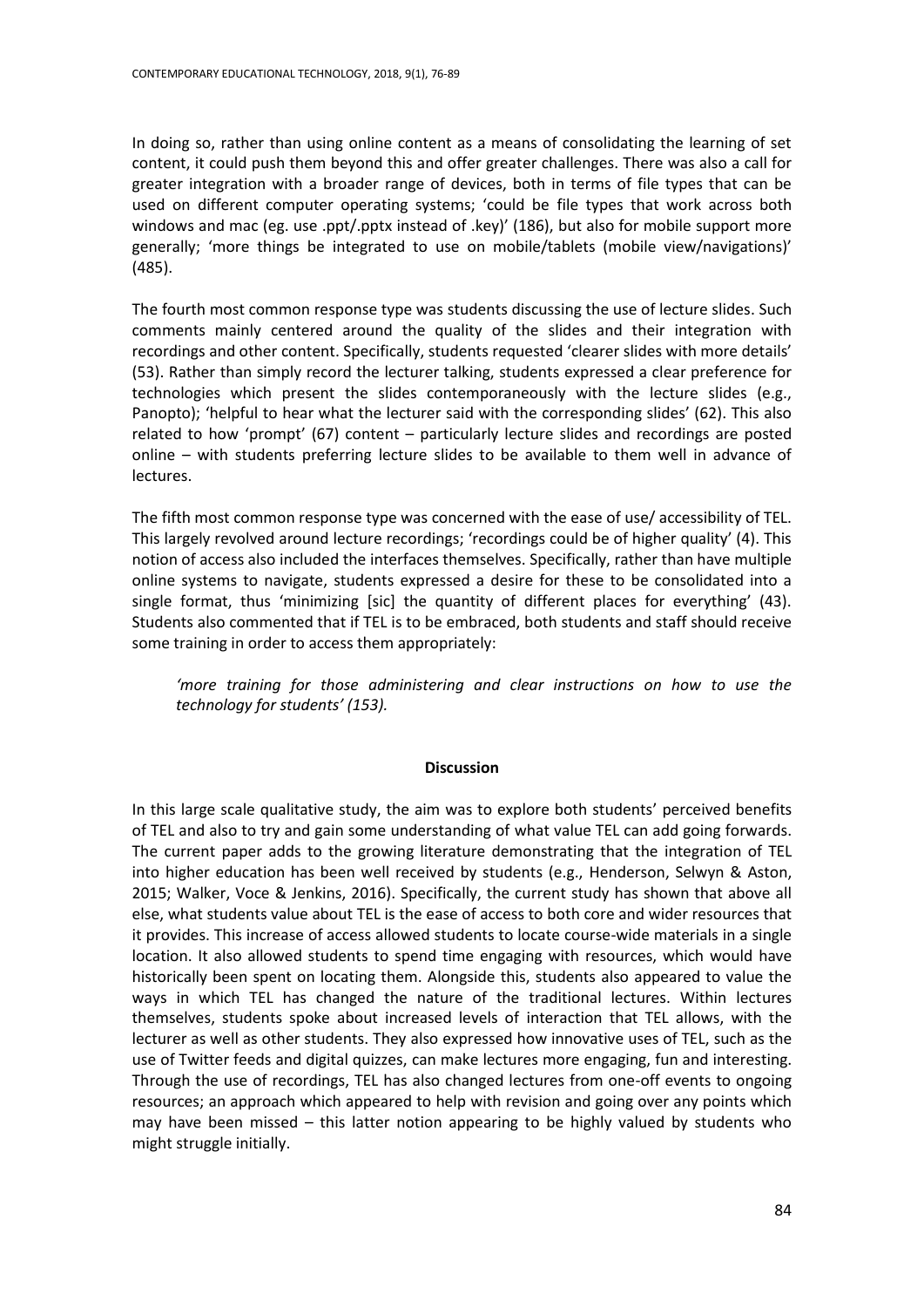In a similar fashion to the recent study conducted by Henderson, Selwyn and Aston (2015), many of these perceived benefits would be better conceptualized as logistic in nature, rather than enhancing learning directly. Similar also to this study was that many of the perceived benefits (e.g., not having to source independently or otherwise engage with long portions of text) could be argued to  $-$  at least historically  $-$  constitute core aspects of the academic endeavor (Lairio, Puukari & Kuovo, 2013). However, this did not apply to all comments and many were pedagogical in nature. TEL was seen as a means of facilitating interaction and engagement – both with staff/students and also with relevant content and a useful means of providing immediate feedback. In particular, this increased access and allowance for each student to learn at their own pace represents an important opportunity to facilitate widening access to higher education (Dell, Newton & Petroff, 2016). In more general terms, the current paper adds to the literature illustrating both how intertwined TEL is in higher education and how it has transformed higher learning (e.g., Brown, Anderson & Murray, 2007). Where the current study adds to the extant literature is that it provides clear directions for the future use of TEL in higher education. There were a number of findings of note.

First, there was a clear desire for more TEL to be used. In line with previous studies (Browne et al., 2008; Flavin, 2016), whether TEL is used in lectures and the specific technologies employed (if any) are heterogeneous and not always consistent. Students expressed a clear desire for increased uniformity. In particular, students had a preference that all lectures should be recorded. They also expressed a strong desire for this uniformity to apply to the software itself. Rather than simply recording the lecturer speaking, students instead expressed a clear preference for technologies which merge lecture slides and audio contemporaneously (for example Panopto software). This also applied to the use of TEL within lectures themselves; with students demonstrating a clear desire for TEL to be used more for encouraging interactions between the lecturer and themselves and one another.

Second, students expressed a clear wish for an increase in additional resources and wider reading materials available to them. Rather than simply a need for relevant articles and so on being posted, students asked for more explanatory content. For instance, alternative explanations of a certain concept were requested, for when students either struggled to understand the initial explanation, or if they desire a more rounded understanding. However, it was also clear that simply increasing volume in and of itself would be insufficient. Instead, students expressed a desire for clear signposting to such resources and some clarification of what these resources were and what use they might be.

Third, students suggested a more novel use of TEL in higher education. In addition to helping to facilitate interactions inside of University, that TEL should be used as a means of encouraging more interactions with external sources, i.e., knowledgeable persons outside of the University, for instance practitioners and policymakers. Whilst many Universities do endeavor to create some type of communication with external persons or organizations as part of a wider program, the suggestion that this could be integrated with traditional lectures is a novel and potentially interesting and useful avenue to explore. This finding is perhaps not surprising, given the assertion that communication is a core feature of the technologies used by students more generally (Bauerlein, 2008). However, research suggests that the potential for communication offered by technology has yet to be exploited by education (UCISA, 2016). Consequently, it is clear from the current findings that if educators seek to increase student satisfaction with TEL, and teaching more generally, technology should be used to facilitate interactions.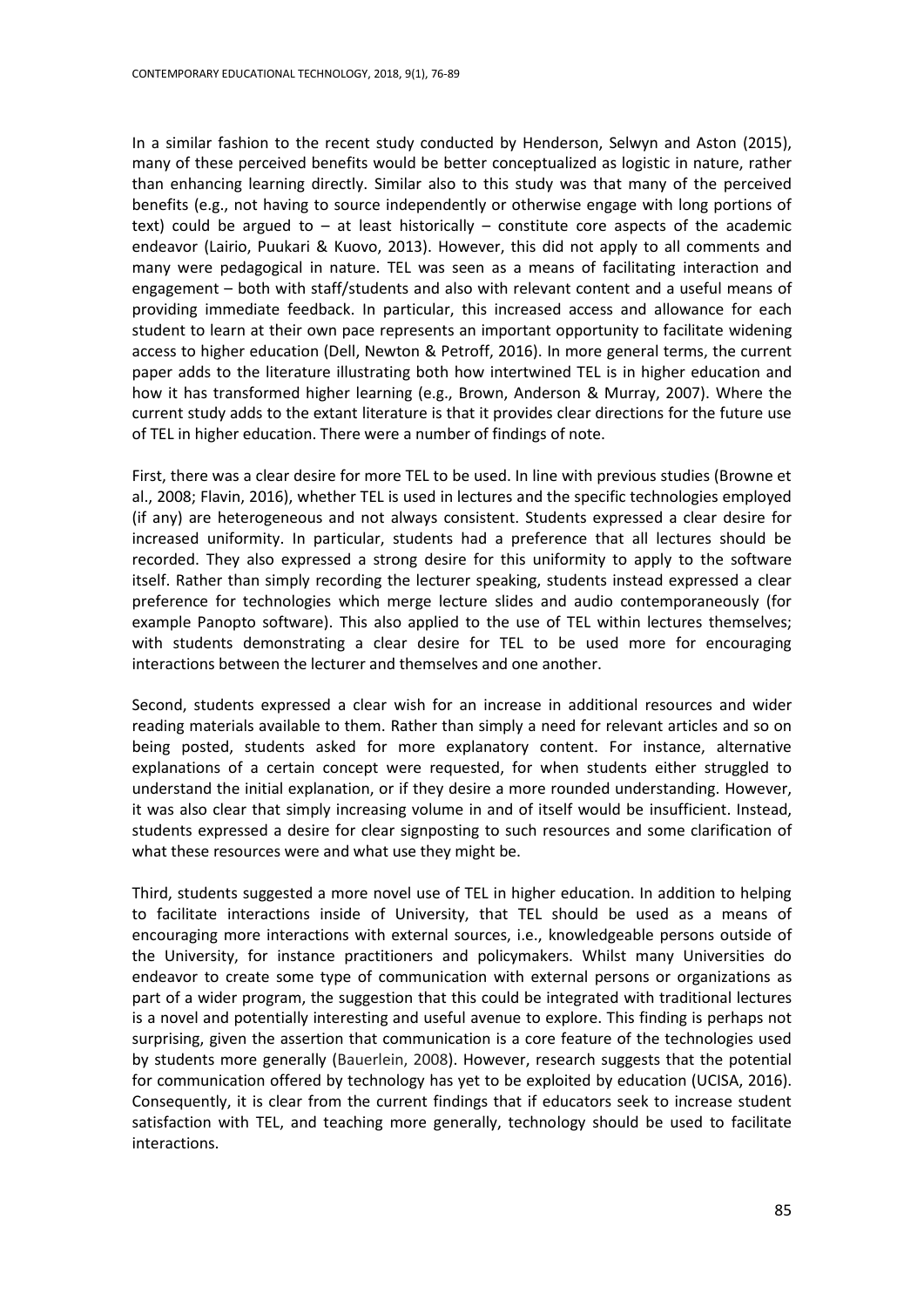It should also be pointed out that students mentioned two important caveats to the use of TEL. First, students noted that if they are to be expected to engage with multiple pieces of software that are new to them that they (and occasionally the lectures themselves) had not received any training or direction in their use. This was consequently seen as an important barrier to the efficacy of TEL. Second, students were also keen to state that TEL is not an end in and of itself, and that TEL is used best as a means to greater engagement and learning:

*'Don't be too dependent on slide shows- just reading off the slides makes it pointless and boring going to the lecture' (272).*

One strength of the study is that rather than rely on pedagogical value of TEL in principle, or in abstract terms, it instead directly assesses students' experiences (Mackaskill & Denovan, 2013). Strengths of the study include the relatively large sample size and our epistemological approach. Qualitative research has historically been criticized by some as being perceived to lack reliability and results can often be difficult to generalize. However, by adopting a positivistic approach to the analysis, our findings are grounded in real data, rather than having been interpreted. Also, by opting for a large sample, particularly for qualitative research, we hope that our results may be more readily generalized. However, the study is not without limitations. Most notably, the students were all recruited from within a single institution. Consequently, their experiences may be less diverse than if they were recruited from a range of Universities. However, there was marked heterogeneity in the types of TEL that students were exposed to across their course. As the sample was a general student cohort, the issues raised may not necessarily apply readily to specific minority groups, such as international students and older students. There is a another, perhaps more important caveat to research focusing on student views; whilst students may feel that certain provisions or actions are helpful, this in and of itself does not establish their pedagogical value (Bauerlein, 2008; Selwyn, 2016). Surprisingly, there is scarce research focusing on providing empirical evidence for what contribution a student's engagement with TEL makes to their grade classifications. Consequently, future research should aim to fill this gap and to perform similar research investigating whether minority student groups have other/ dissimilar needs and requirements

# **Conclusion**

Our results support five specific recommendations for educators using technology enhanced virtual learning environments:

- TEL/VLE content should be consistent across modules. Both in terms of what is on offer (e.g., recorded lectures) and also how it is to be delivered (e.g., standard software packages). This was seen as particularly relevant for mobile platforms.
- TEL should be used more frequently within lectures, in order to enhance communication between students themselves and also with the lecturer.
- VLEs content should be more focused. Specifically, rather than simply a deposit for journal articles and so on, content should be made explicitly relevant and more explanatory content should be added, such as links to videos of external sources explaining concepts.
- TEL should be used as a means of building links with external groups/ individuals, both within lectures and outside of them.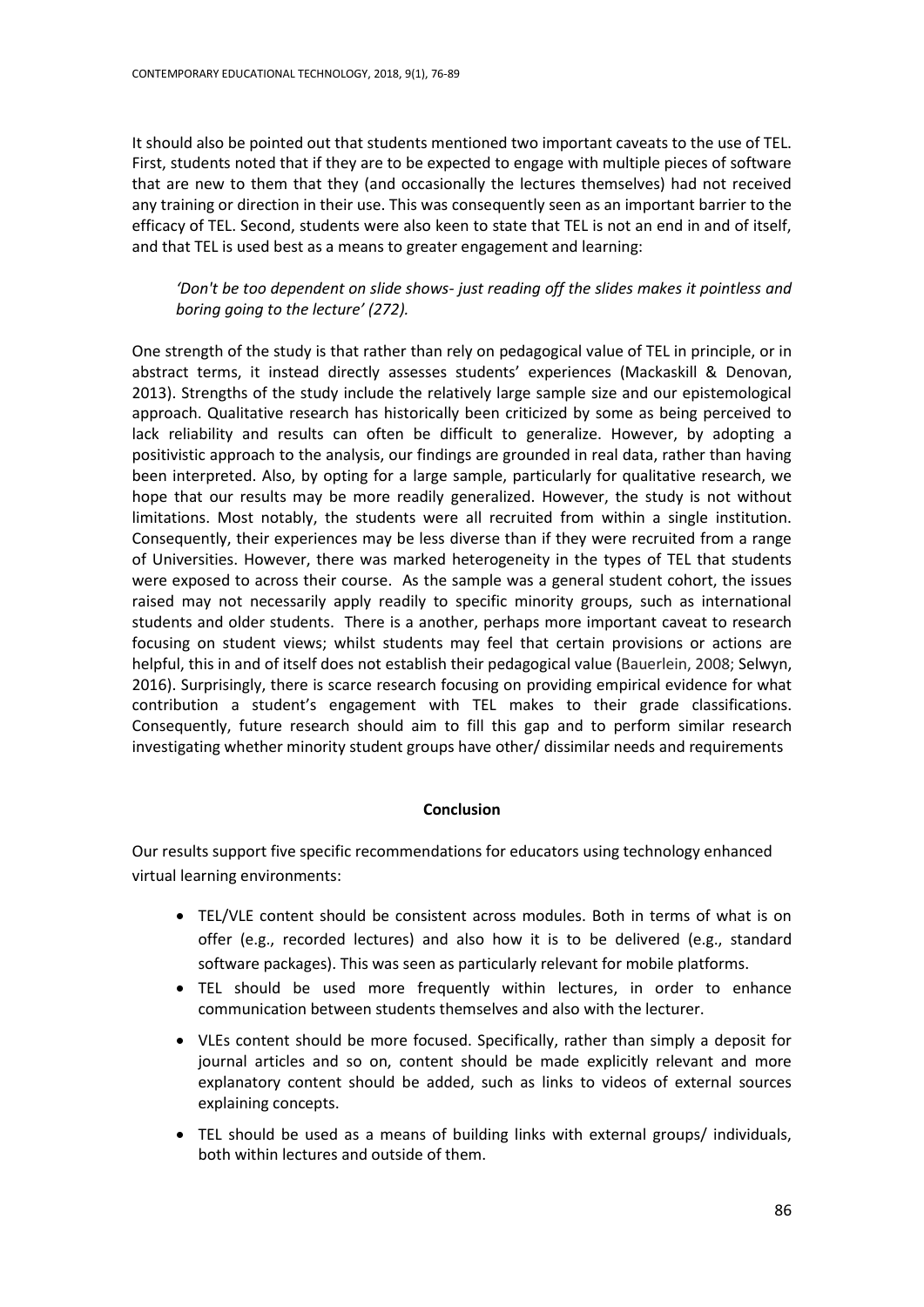• Staff should be well trained on the software they are expected to use.

To summarize, VLE content and TEL more generally appear to be valued by students for its ability to provide quick and efficient access to resources/ course-wide content, maximize time spent learning (rather than searching), allowing learners to go at their own pace and its capacity for making learning more engaging and fun. Furthermore, TEL was praised as playing a key role in widening access to education for students with disabilities, childcare responsibilities and those who spend time commuting. However, students clearly felt that TEL provision could be improved and that TEL was sometimes present simply because it is expected. Going forward, staff in Higher Education should focus on utilizing TEL as a means to multiple ends, rather than simply an end itself.

#### **References**

- Bauerlein, M. (2008). *The dumbest generation: How the digital age stupefies young Americans and jeopardizes our future (or, don't trust anyone under 30)*. London: Penguin.
- Browne, T., Hewitt, R., Jenkins, M., & Walker, R. (2008). 2008 Survey of Technology Enhanced Learning for higher education in the UK. *ALT-C 2008: Rethinking the digital divide*.
- Conole, G. (2014). The use of technology in distance education. *Online distance education: Towards a research agenda*, 217-236.
- Dell, A. G., Newton, D. A., & Petroff, J. G. (2016). *Assistive technology in the classroom: Enhancing the school experiences of students with disabilities*. Pearson.
- Englund, C., Olofsson, A. D., & Price, L. (2017). Teaching with technology in higher education: understanding conceptual change and development in practice. *Higher Education Research & Development*, *36*(1), 73-87.
- Fellows (2014). Wordcloud Package. Retrieved from CRAN: https://cran.rproject.org/web/packages/wordcloud/index.html
- Henderson, M., Selwyn, N., & Aston, R. (2015). What works and why? Student perceptions of 'useful' digital technology in university teaching and learning. *Studies in Higher Education*, 1-13.
- Higher Education Academy. (2008). e-Learning benchmarking and pathfinder programme 2005–2008: an overview. Retrieved from [http://www.heacademy.ac.uk/resources/detail/learningandtech/bandpglossyfinal\\_upda](http://www.heacademy.ac.uk/resources/detail/learningandtech/bandpglossyfinal_update19mar09) [te19mar09](http://www.heacademy.ac.uk/resources/detail/learningandtech/bandpglossyfinal_update19mar09)
- Higher Education Academy. (2009). Transforming higher education through technologyenhanced learning. Retrieved from [http://www.heacademy.ac.uk/resources/detail/learningandtech/t](http://www.heacademy.ac.uk/resources/detail/learningandtech/)ransforming\_he\_thro ugh\_technology\_enhanced\_learning
- Higher Education Funding Council for England. (2005).HEFCE strategy for e-learning. Retrieved fro[m http://www.hefce.ac.uk/pubs/hefce/2005/05\\_12/](http://www.hefce.ac.uk/pubs/hefce/2005/05_12/)
- Higher Education Funding Council for England. (2009). Enhancing learning and teaching through the use of technology: a revised approach to HEFCE's strategy for e-learning. Retrieved from [http://www.hefce.ac.uk/pubs/hefce/2009/09\\_12/09\\_12.pdf](http://www.hefce.ac.uk/pubs/hefce/2009/09_12/09_12.pdf)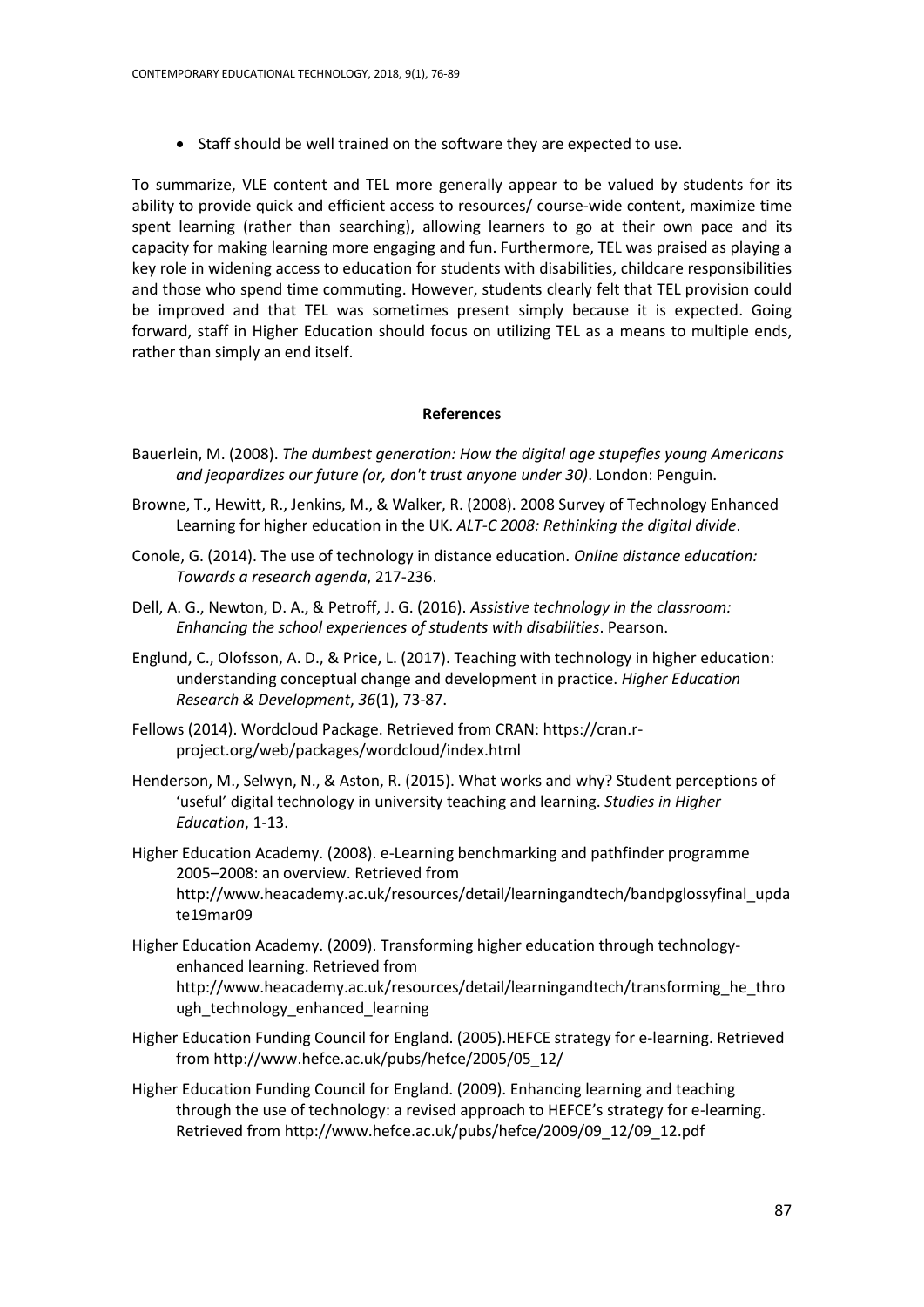- Hsieh, H. F., & Shannon, S. E. (2005). Three approaches to qualitative content analysis. *Qualitative health research, 15*(9), 1277-1288.
- Kennedy, G., Dalgarno, B., Bennett, S., Judd, T., Gray, K., & Chang, R. (2008). Immigrants and natives: Investigating differences between staff and students' use of technology. *Hello! Where are you in the landscape of educational technology*? *Proceedings ASCILITE Melbourne 2008* (pp. 484-492). Melbourne: ASCLITE.
- Kondracki, N. L., & Wellman, N. S. (2002). Content analysis: Review of methods and their applications in nutrition education*. Journal of Nutrition Education and Behavior, 34*, 224- 230.
- Lairio, M., Puukari, S., & Kouvo, A. (2013). Studying at university as part of student life and identity construction. *Scandinavian Journal of Educational Research*, *57*(2), 115-131.
- Kukulska-Hulme, A. (2012). How should the higher education workforce adapt to advancements in technology for teaching and learning? *The Internet and Higher Education*, *15*(4), 247-254.
- Macaskill, A., & Denovan, A. (2013). Developing autonomous learning in first year university students using perspectives from positive psychology. *Studies in Higher Education*, *38*(1), 124-142.
- Nacke, L. E., & Deterding, S. (2017). The maturing of gamification research. *Computers in Human Behavior, 71*, 450-454.
- Olofsson, A. D., & Lindberg, J. O. (2014). Introduction. *Technology, Pedagogy and Education, 23* (3), 285-291.
- Pechenkina, E., & Aeschliman, C. (2017). What Do Students Want? Making Sense of Student Preferences in Technology-Enhanced Learning. *Contemporary Educational Technology*, 8(1), 26-39.
- Prensky, M. (2001). Digital natives, digital immigrants. *On the horizon, 9*(5), 1-6.
- Rosengren, K. E. (1981). Advances in Scandinavia content analysis: An introduction. In K. E. Rosengren (Ed.), Advances in content analysis (pp. 9-19). Beverly Hills, CA: Sage.
- Selwyn, N. (2010). Looking beyond learning: Notes towards the critical study of educational technology. *Journal of Computer Assisted Learning*, *26*(1), 65-73.
- Selwyn, N. (2009). Faceworking: Exploring students' education‐related use of Facebook. *Learning, media and technology*, 34(2), 157-174. doi:http://dx.doi.org/10.1080/ 17439880902923622
- Selwyn, N. (2016). Minding our language: why education and technology is full of bullshit…and what might be done about it. *Learning, Media & Technology, 41*(3), 437-443. doi:http://dx.doi.org/10.1080/17439884.2015.1012523
- Thompson, P. (2013). The digital natives as learners: Technology use patterns and approaches to learning. *Computers & Education, 65*, 12-33. doi:http://dx.doi.org/10.1016/j. compedu.2012.12.022
- UCISA., 2016. Survey of Technology Enhanced Learning for higher education in the UK. Retrieved from https://www.ucisa.ac.uk/- /media/Files/publications/surveys/TEL%20Survey%202016\_Nov16